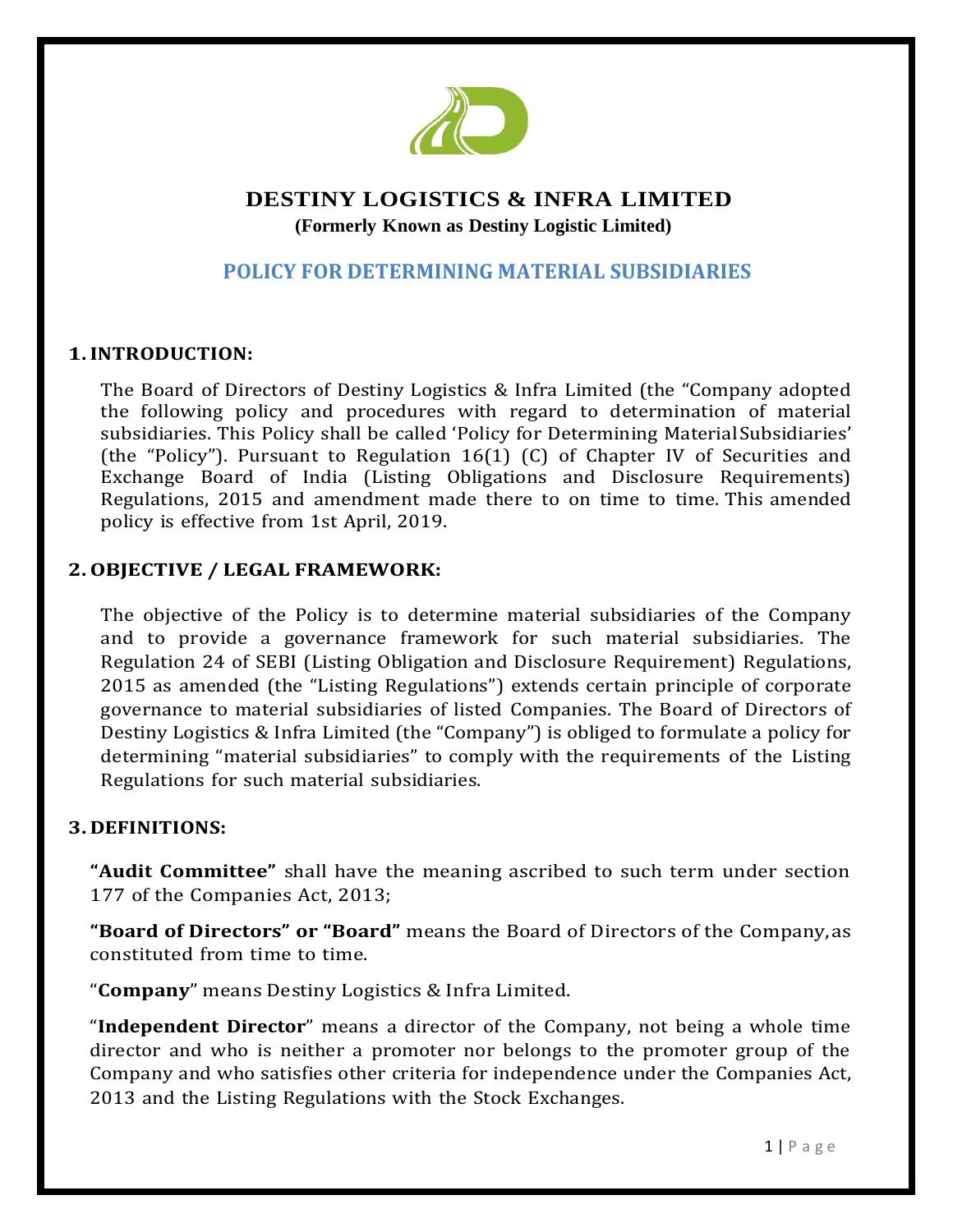"**Policy**" means this Policy, as amended from time to time.

**"Subsidiary"** shall mean a subsidiary as defined under section 2(87) the Companies Act, 2013. Any other term not defined herein shall have the same meaning as defined in the Companies Act, 2013, the Listing Regulations, Securities Contracts (Regulation) Act, 1956 or any other applicable law or regulation.

### **4.IDENTIFICATION OF MATERIAL SUBSIDIARY:**

A subsidiary shall be considered as material, if its income or net worth exceeds 10% of consolidated income or net worth respectively of the Company and its subsidiaries in the immediately preceding accounting year ("material subsidiary").

However, a subsidiary shall be considered as material for the purpose of clause 1 of regulation 24 of SEBI (Listing obligation and disclosure requirements) Regulation, 2015, if its income or net worth exceeds 20% of consolidated income or net worth respectively of the Company and its subsidiaries in the immediately preceding accounting year ("specific material subsidiary").

A list of such material subsidiaries and specific material subsidiaries shall be placed before the Audit Committee on annual basis for its review and noting.

"Material subsidiary" and "Specific material subsidiary" of the Company would be identified, if any, as one-time exercise and such exercise shall be done during each financial year and the conclusion placed before the Audit committee and the Board of the Company. The identification shall be exercised soon after preparation of annual accounts and the outcome shall be placed before the audit committee or the Board, as the case may be, in the meeting where the Annual Audited accounts of the Company are considered.

# **5.REQUIREMENTS REGARDING A MATERIAL SUBSIDIARY:**

5.1 The Company, without passing a special resolution in its General Meeting,shall not: ‐

(i) dispose shares in its material subsidiary which would reduce its shareholding (either on its own or together with other subsidiaries) to less than 50% or

(ii) dispose shares in its material subsidiary which would cease the exercise of control over the subsidiary or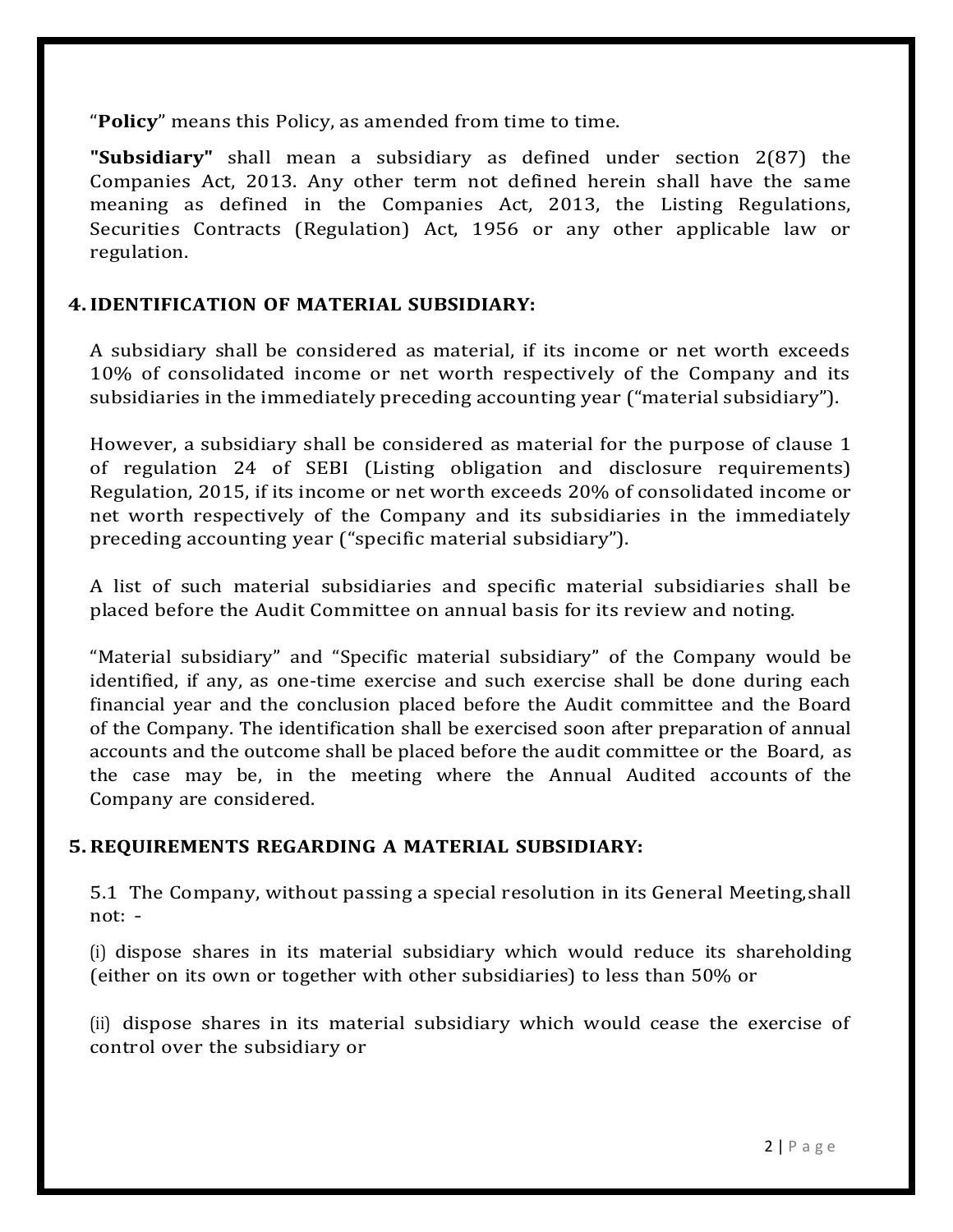(iii) sell, dispose or lease the assets amounting to more than 20% of the assets of the material subsidiary on an aggregate basis during a financial year, unless, in cases where the divestment/ sale/ disposal/ lease is made under a scheme of arrangement duly approved by a Court/Tribunal.

5.2 The minutes of the meetings of the board of directors of the Material Subsidiary shall be placed at the Board meetings of the Company. The attention of the Board, a statement of all Significant Transactions or arrangements entered into by the Material Subsidiary.

### **6.REQUIREMENTS REGARDING LISTED SUBSIDIARY:**

If the Company at any time has a listed Subsidiary, which is itself a holding Company, the Provisions of the SEBI Listing Regulations shall apply to the Listed Subsidiary in so far as its Subsidiaries are concerned.

### **7. SPECIFIC REQUIREMENTS REGARDING SPECIFIC MATERIAL SUBSIDIARY**:

At least one Independent Director on the Board of the Company shall be a Director on the Board of the specific material subsidiary company.

# **8.REQUIREMENTS REGARDING UNLISTED SUBSIDIARY:**

The Audit Committee shall also review the financial statements, in particular, the investments made by the Unlisted Subsidiary of the Company.

The minutes of the Board meetings of the Unlisted Subsidiary Company shall be placed at the Board meeting of the Company.

The management of the unlisted subsidiary shall periodically bring to the notice of the Board of the Company, a statement of all Significant Transactions and Arrangements entered into by the Unlisted Subsidiary Company.

**"Significant Transaction or Arrangement"** means any individual transaction or arrangement that exceeds or is likely to exceed 10% of the total revenues or total expenses or total assets or total liabilities, as the case may be, of the unlisted subsidiary for the immediately preceding accounting year.